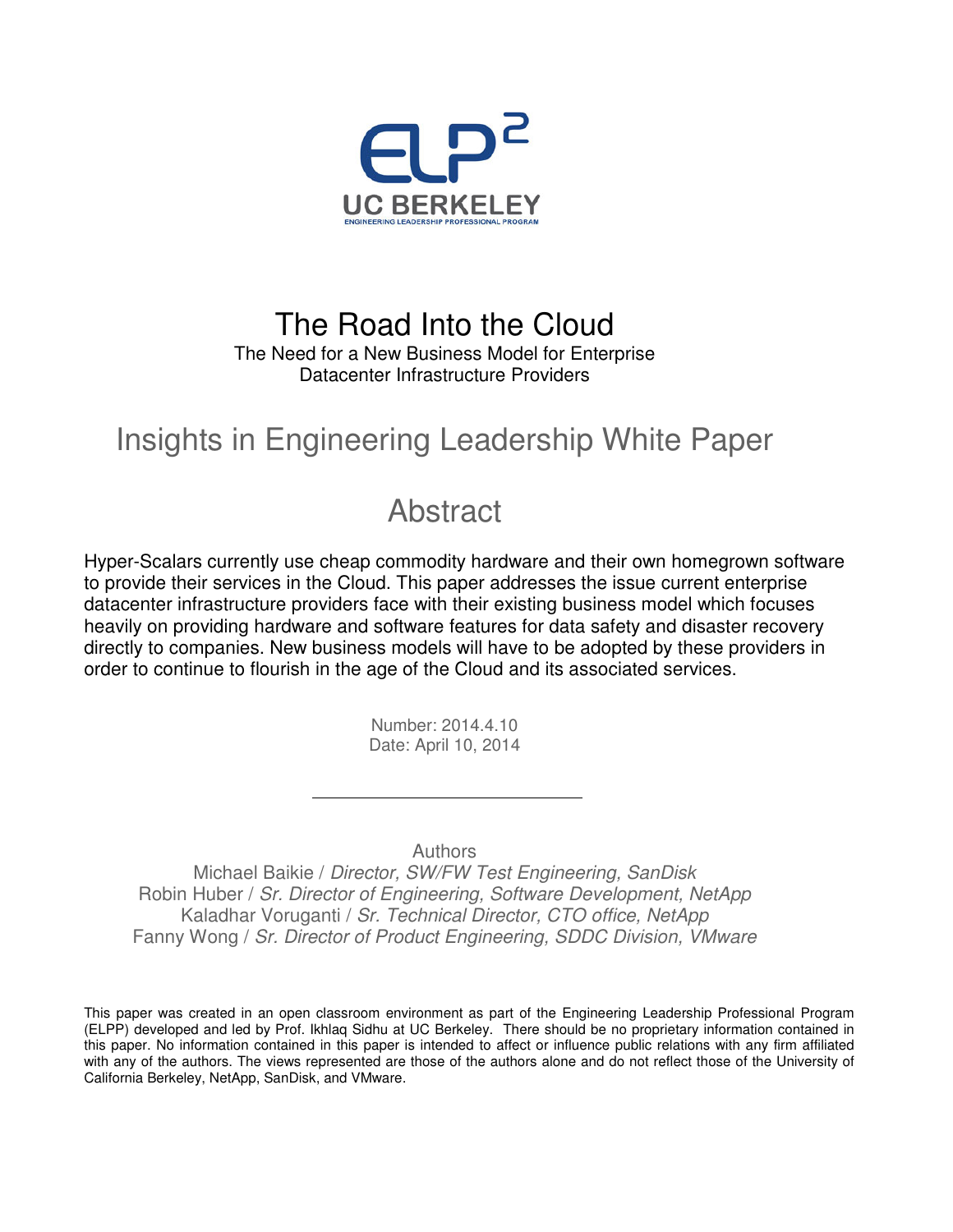# 1. Introduction

The emergence of hyper-scalars like Amazon AWS, Microsoft Azure, and Google App Engine has a potential to be disruptive towards the existing business and delivery models of traditional IT infra-structure companies such as Oracle, SAP, VMWare, NetApp, EMC, IBM, Cisco, HP and Dell. The fundamental reason is that the hyper-scalars develop most of the hardware and software in house and purchase very little hardware and software from the traditional infra-structure companies. Additionally, the hyper-scalars are competing with the traditional infra-structure companies by offering platform as a service (PaaS), infra-structure as a service (IaaS) and software as a service (SaaS) to the existing customers of the infrastructure companies.

In section 2, we first analyze how the current customers of the infra-structure companies are reacting to the emergence of the hyper-scalars. In section 3, we provide an analysis on what potential business models and technology delivery options a traditional infra-structure company can pursue in order to deal with this changing landscape.

This white paper focuses its analysis to only infra-structure companies that are providing traditional **storage area network (SAN) and network attached storage (NAS)** solutions (e.g., EMC, NetApp, Hitachi, IBM and HP).

In this report, by a hyper-scalar we mean service providers who build their infra-structure using commodity hardware and a combination of home-grown and open source software. They hire a lot of PhDs/specialists to home grow their infra-structure. The hyper-scalars operate using a low margin model, and thus, do not like to offer high margins to the infrastructure providers. Furthermore, unlike the traditional network storage companies, the hyper-scalars are not building storage solutions that can satisfy every workload type, but instead they are targeting their solutions for some well-defined solution sweet spots. For example, Amazon AWS offers only 4 types of storage solutions (Dynamo DB, EBS, S3, Glacier) that they hope will satisfy the needs of 80% of the customers (80-20 rule).

## 2. Changing Landscape

In order to understand the changing landscape for the traditional infra-structure companies, we have classified their current set of customers into three buckets (as shown in Fig. A-1). The three buckets are: 1) Small and Medium Businesses (SMBs) that have less than 100 employees 2) Enterprise Customers that have 100+ employees and 3) Service Providers who are providing hosting services to other enterprises. We now take a single customer use case from each of these three buckets and then present an analysis on both how and why they are reacting to the emergence of hyper-scalars.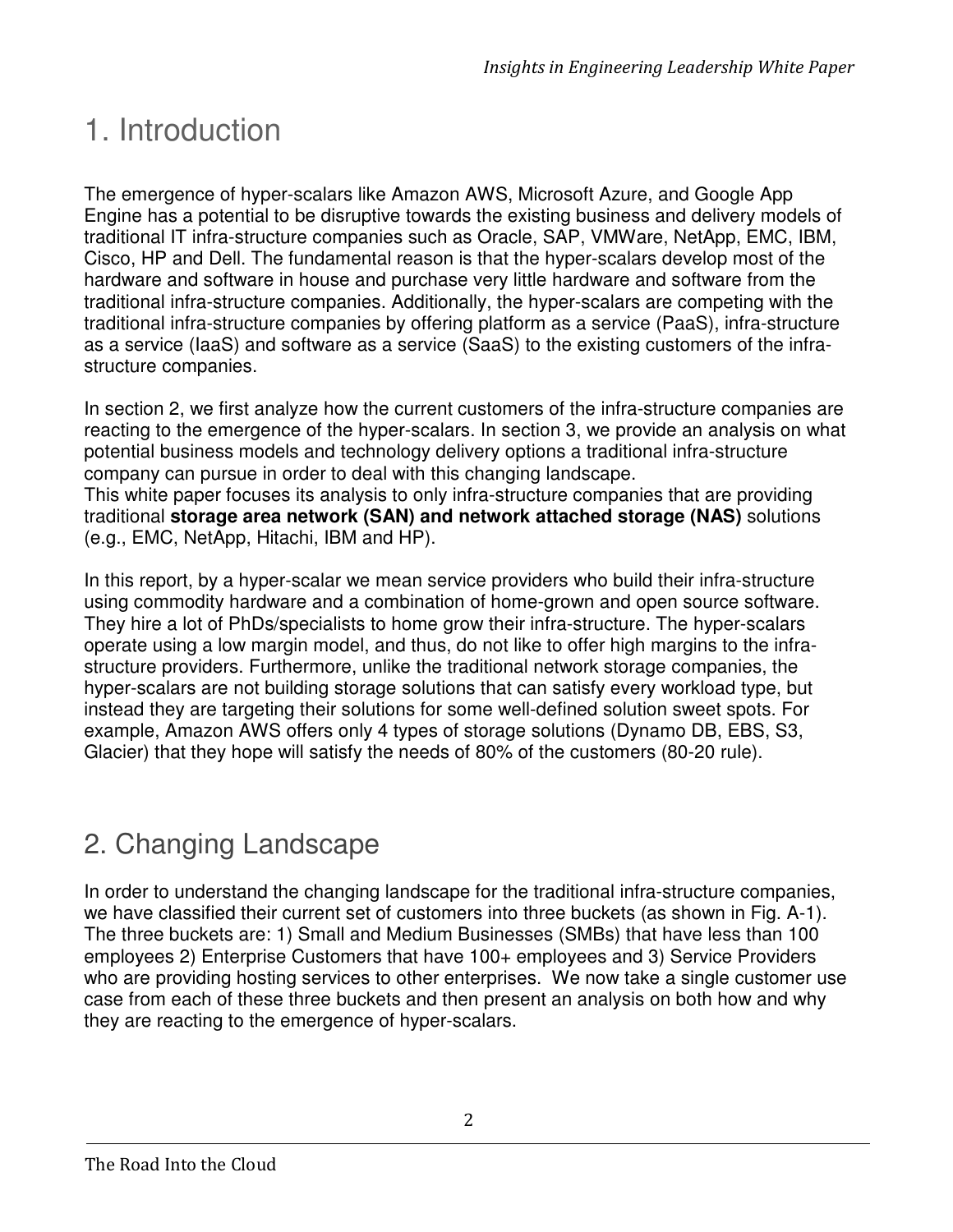#### 2.1 SMBs and Hyper-Scalars (Yelp Case Study)

Yelp provides a service where customers write reviews about their experiences about a particular business, and these reviews are subsequently publically available to others. In order to provide this service, Yelp needed to have an infra-structure to both host the review comments, and also for running analytics software that analyzes and generates trends based on the reviews. By creating their IT infra-structure on Amazon AWS, Yelp was able to save 55K up front on capital infra-structure costs (1). Furthermore, as their data analytics jobs required more computing power, they were able to dynamically obtain more Amazon EC2 resources. Yelp was able to get their infra-structure up and running in a matter of few days instead of months. Finally, Yelp developers were able to focus on building their applications rather than on integrating various pieces of software.

Small and medium businesses are using public clouds (specifically hyper-scalars) because this allows them to not make large capital investments upfront in hardware and software. Furthermore, the public cloud model allows them to elastically change resource consumption as their user demand fluctuates. The hyper-scalars are also providing an integrated set of application development APIs that provide messaging, database, storage, content distribution, security etc services that allows developers to quickly develop and deploy their applications. Thus, resource purchasing decisions are being increasingly made in these organizations by developers and not data center professionals. At a recent venture capital funding competition in Cochin India, out of 49 proposals, ninety percent of them were planning to not have dedicated data center professionals but instead were going to just have developers build the required applications using Amazon AWS (2).

#### 2.2 Enterprises and Hyper-Scalars (Netflix Case Study)

Originally, Netflix had their online video service hosted on their internal data centers. However, they quickly realized that they were not able to accurately predict the growth rates in the number of their customers. Thus, they were not able to build data centers fast enough to keep up with their customer growth rates and decided to move their IT infra-structure on to Amazon AWS (3). Depending upon the value of the data, Netflix decides whether to keep it in house or host in in Amazon AWS. For example, Netflix hosts the customer credit card data in house, while it hosts the video data as well as user preference meta-data in Amazon AWS. Netflix had to solve some important technical challenges in order to port their software to make it run on Amazon AWS (4).

Depending upon the value of the data, enterprises selectively decide which data needs to be hosted in house and which data can reside in the public cloud (in hyper-scalars). Enterprises also choose the cloud model, for elasticity reasons, when the demand for a particular service is unpredictable. However, when the demand stabilizes, they prefer to move the service to a private data center for cost reasons. For example, Zynga game provider moved its older game titles to internal clouds due to predictable usage models, whereas, its new games are hosted in the public cloud. UC Berkeley study has shown that beyond a certain size, it is cheaper for enterprises to have their own private clouds rather than use a public cloud because resource costs can be amortized at larger scale (5). For cost reasons, companies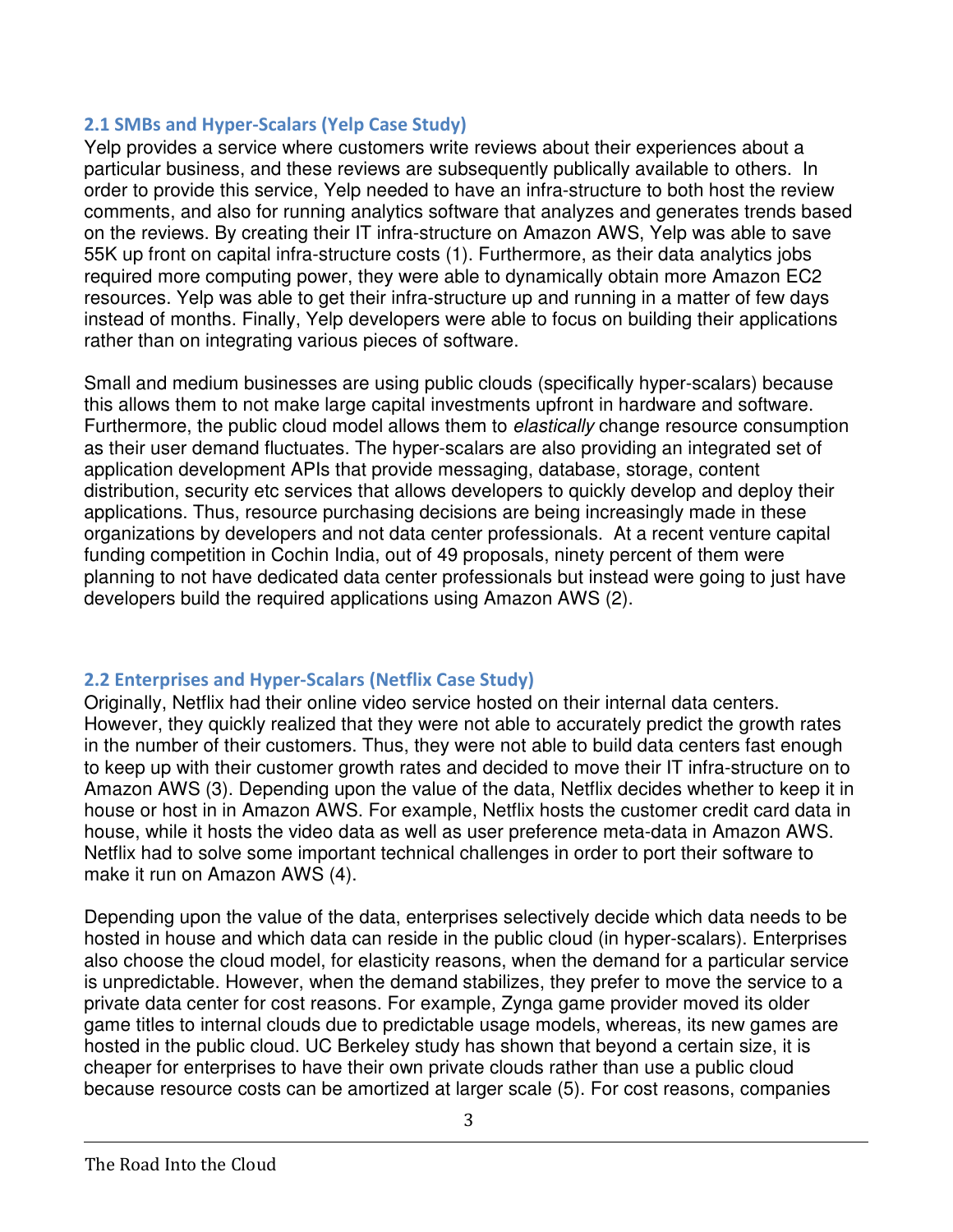have also begun to use public clouds for 1) storing archival data 2) as a standby disaster recovery site, and 3) also for cloud bursting when their local data centers cannot handle the sudden increased demand for more computing power. In conclusion, different enterprises will be at different points on the spectrum with respect to the percentage of their IT infrastructure that can be moved to hyper-scalars.

#### 2.3 Service Providers and Hyper-Scalars (T-Systems Case Study)

T-Systems is a subsidiary of Deutsche-Telekom. It provides application hosting services for many major enterprises in Europe like Philips, Shell, Volkswagen, Daimler, etc (6). Unlike the Hyper-scalars which for the most part develop their IT infra-structure in house, T-Systems purchases it hardware and software from traditional IT infra-structure vendors. T-Systems is targeting hosting services for enterprises that want five 9s availability and predictable performance. Currently, hyper-scalars are not able to offer five 9s availability to their customers, and the sweet spot for the hyper-scalar design center is web applications that are written by individual developers and small companies. One could argue that service providers like T-Systems could leverage hyper-scalars and provide value-add enterprise level services on top of it. Currently, there is reluctance for service providers like T-Systems to pursue this route because they will get locked in to a particular hyper-scalar's APIs, and they also lose control over pricing decisions.

Increasingly, the traditional service providers like T-Systems are coming under intense pressure to reduce their margins due to competition from hyper-scalars. Thus, most service providers (who are not hyper-scalars) are exploring the use of open source alternatives because they too do not want to pay high margins to the traditional infra-structure vendors. However, unlike in the case of hyper-scalars, enterprises still have to deploy, manage and support the solutions that are built out of open source offerings. Currently, the existing open source offerings are not that easy to deploy and they do not scale, and thus, a lot of effort is required to deploy, manage and support these offerings. Service companies like Cloudera, Hortonworks, Redhat etc are beginning to emerge that are doing for these open source offerings what RedHat and IBM did for Linux. Thus, over time, a credible alternative will emerge for enterprises to manage their private clouds using open source alternatives. This trend could adversely impact both traditional infra-structure vendors as well as the hyperscalars.

### 3. What should the Storage Infrastructure Providers do?

It is very evident that the hyper-scalars with their Infrastructure as a Service (IaaS) capabilities pose a serious threat to conventional datacenter infrastructure suppliers (including storage companies). This is further accentuated by the fact that IaaS is one of the fastest growing segments of the cloud services market as shown in Fig A-2.

According to Gigaom Research, the current worldwide cloud market is growing by 126.5 percent year over year, driven by 119 percent growth in SaaS and 122 percent growth in IaaS (7). Furthermore, it has been shown, given today's costs, that one hour of cloud

4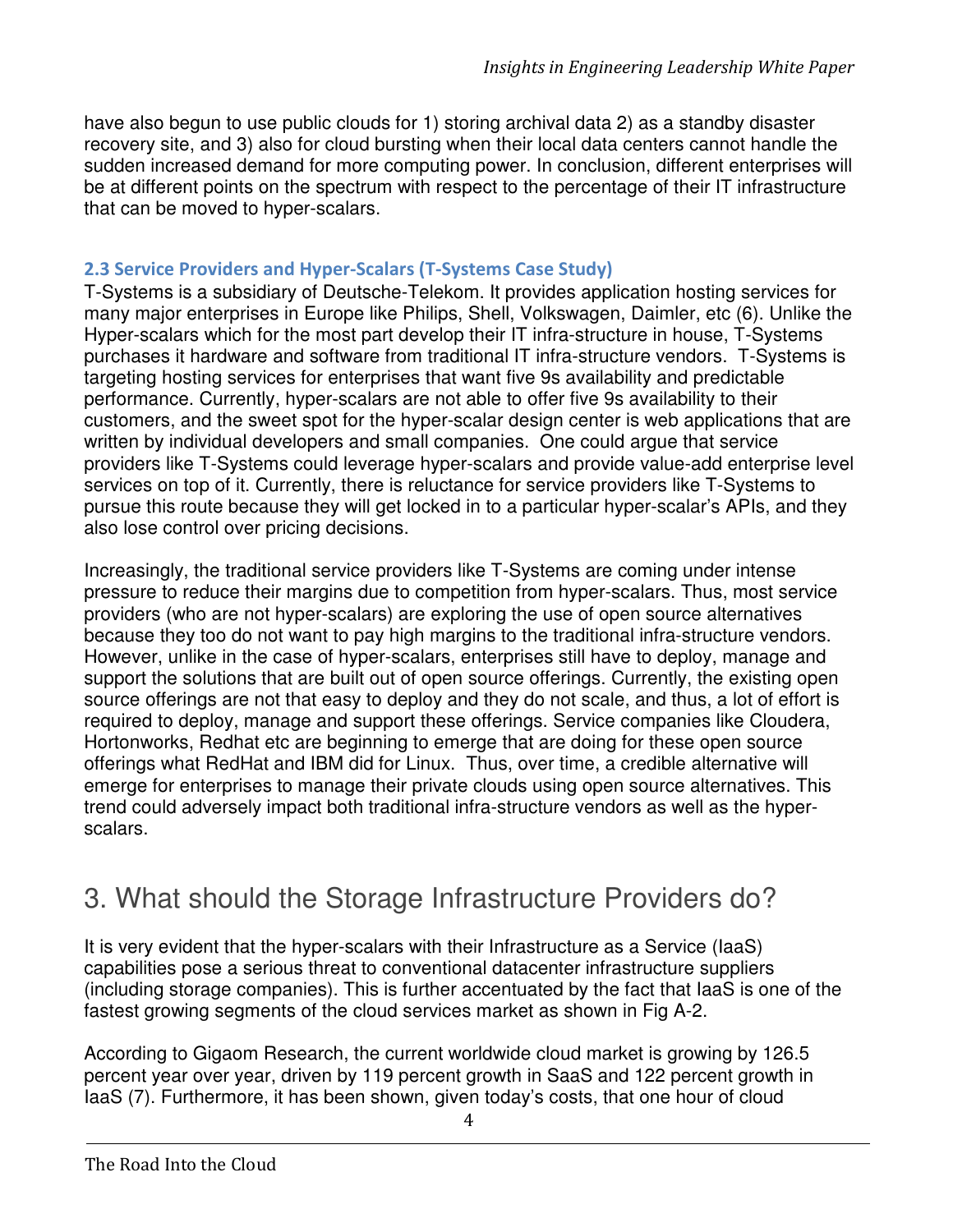services (providing a virtual server, storage, and processing) is already less costly than what many datacenters are currently paying to power their internal infrastructure for one hour (8).

The cloud represents the biggest technology and market transition since the transition from mainframe to client-server computing. It fundamentally changes how IT services are being delivered and consumed, as well as how the underlying infrastructure is designed and deployed. Specifically for the incumbent enterprise storage infrastructure vendors, it is a paradigm shift from being a *storage vendor* to a *storage service provider*, for both on-premise and public cloud.

Therefore, a new business model is needed for storage providers in order to continue to succeed in this new and evolving market. While, at first glance, it looks like that Hyperscalars are going to totally replace the on-premise storage, and therefore, put all the storage infrastructure providers out of business, a second look reveals that this isn't so. Hyper-Scalars cater to a very specific customer, one that can tolerate a longer period of downtime (Hyper-scalars currently only promise 99.9% uptime which translates into about 9 hours of downtime a year) and at least for the time being, a customer that isn't too worried about the security of their data in the public cloud. Traditional storage providers on the other hand have already built up the architecture, hardware, and accompanying software to be able to promise a customer 99.999% of uptime (which translates to only about 5 min per year of downtime) and in a private cloud environment can continue to provide the data security that customers have been accustomed to over the years. Enterprise data (e.g., large banks, the stock market, crucial customer data containing private information or financial transactions, etc.) continues to demand high security, the minimum amount of downtime possible, and the assurance that it will be available almost instantaneously. Therefore, with some adjustments, the infrastructure storage providers actually still have great opportunities ahead of them and there appear to be four main business models for storage providers to succeed in this new world of Cloud IaaS:

- 1. Become a Cloud Software Provider: Become a pure software provider and sell the RAID stack along with storage specific value added features for block and file directly to the cloud providers which will require heavy integration with either their proprietary software (e.g., AWS) or open source software such as OpenStack
- 2. Become a Storage Service Provider for the Private Cloud: Partner with enterprise companies and help them build out their own private cloud with software and hardware that's being provided by the storage companies in a very similar fashion as it is today in the existing business model but with higher software integration and cloud awareness
- 3. Become a Storage Service Provider for the Hybrid Cloud: Again, partner with enterprise companies to build out their private cloud and also provide software to seamlessly move and access data in a virtual private cloud or a Hyper-scalar's public cloud
- 4. Become a hyper-scalar: Become a hyper-scalar and provide the same service as Amazon Web Services (AWS), Rackspace, Microsoft Windows Azure, and Google Compute Engine but with enterprise class storage which is backed with 20+ years of storage experience and code and feature hardening. Partner with service providers and help them build out their own public cloud

#### We will now look at these four models in more detail and map them against the projected market size.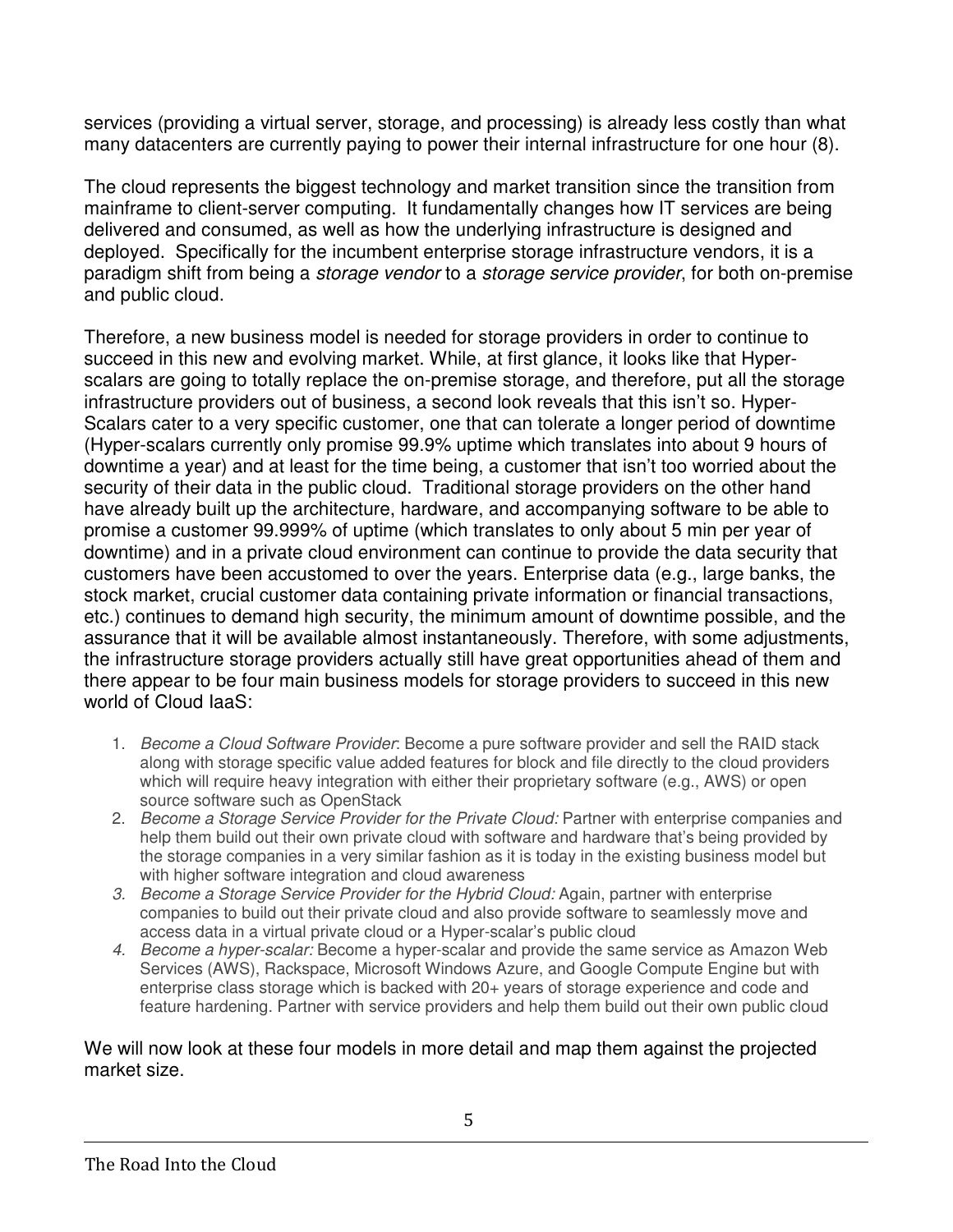#### 3.1 Become a Cloud Software Provider

This business model, which would be to only provide storage software to the hyper-scalars, virtual private clouds, and companies with private clouds, is certainly sustainable in the future. The projected market for this opportunity is difficult to assess but it could easily be around \$3B, or roughly 15% of the current SAN and NAS market of \$21B (Fig. A-3).

This would be a big shift for companies like EMC and NetApp who tend to lead their sales pitch with hardware before getting into software features. The sales force of these types of companies would have to re-learn their sales habits.

A software only model provides great margin and this would provide these companies with a business model that many of their shareholders will appreciate from a profit margin perspective. However, the overall revenue stream for these companies would dramatically decline from today's values. The assumption with this model is that hyper-scalars will continue to build out their hardware with commodity off-the-shelf products and that the companies building out their own private cloud would do something very similar to keep cost down and benefit from the economies of scale on the hardware. This then means that the storage providers provide value with their block and file storage software in terms of:

- 1) overall features
- 2) integration into the most prevalent architectures such as AWS and OpenStack
- 3) seamless disaster recovery
- 4) software reliability/quality that has been built up over more than two decades

#### 3.2 Become a Storage Service Provider for the Private Cloud

This business model is very much in line with what storage providers do today except that it would now call for further cloud awareness in the software, and higher levels of software integration at the solution level. Specifically, the storage companies would provide a service of setting up a private cloud for the enterprise on premise whereby they can continue to sell their own storage products as they do today, along with also bringing in expertise and consulting on the rest of the solution (compute, etc).

This will require the storage providers to fully integrate their existing software with the entire solution stack such that it gives a seamless experience for users of the internal cloud. So, in this business model they would be able to easily sustain their current revenues while adding growth in the areas of providing the cloud build-out service and other value add software that streamlines the customer's cloud experience within their own company. The market opportunity in this model currently is \$21B (Fig. A-3) and is actually projected to grow to \$40B based on forecasted world-wide storage needs (9).

For enterprise customers the private cloud is their most likely approach in the next 10+ years given their desire to not have to share physical resources with other companies (they need guaranteed service levels), their absolute need for high reliability and availability (require 99.999%+ of uptime) and their fear of data security in the public cloud. It also gives them the flexibility to expand (burst) into a public cloud on demand with non-critical data, and thus,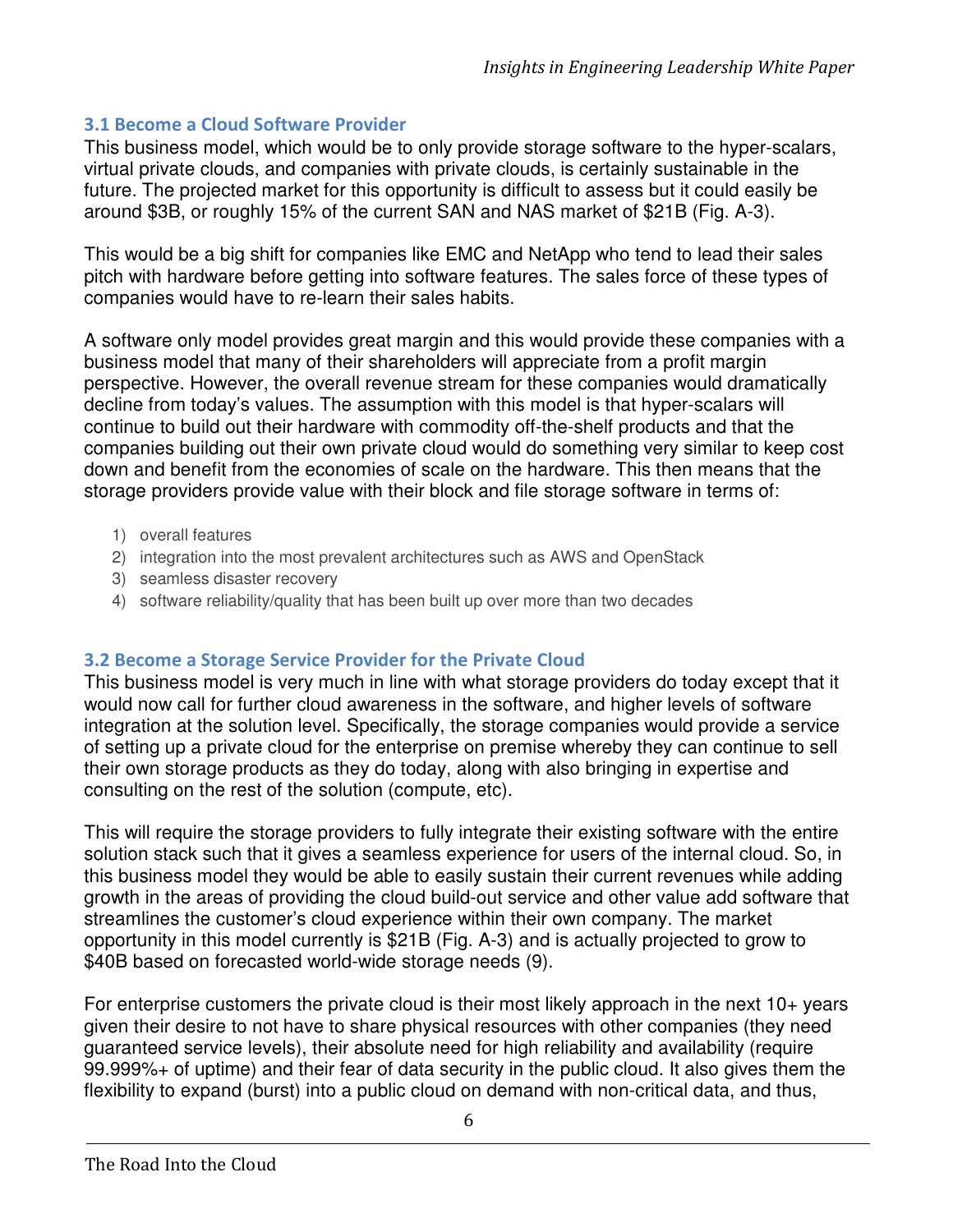keeps total cost of ownership (TCO) under control. Given current pricing from the public cloud vendors it is also evident that any enterprise with large amounts of data (which is almost certain at the enterprise level) isn't saving nearly as much money as it appears on the surface – see table A-1 for the cost structure of 40TB of data stored in the public cloud. At higher data levels there is an absolute cutover where it is cheaper to have the storage onpremise in a private cloud than residing on hyper-scalar storage.

#### 3.3 Become a Storage Service Provider for the Hybrid Cloud

This business model is an extension of the private cloud model. Enterprise companies will want to and/or have to move some data into a more publically available cloud but will continue to have fears of data security and lack of high data availability which will prevent them from moving their data into a hyper-scalar. Therefore, virtual private clouds will become very important to the enterprise. A virtual private cloud is basically a public cloud that is run by other enterprise companies that are providing cloud services. However, they have built this cloud model on enterprise class hardware and software, and therefore, do not have some of the reliability limitations as the hyper-scalars. Storage software integration with OpenStack and Cloud Operating Systems will be very important to succeed in this space.

Given this approach, the storage infrastructure providers can adapt their business model to further enhance their software and provide seamless software extensions/solutions for movement of data between the private cloud and the virtual private cloud and even the public cloud of hyper-scalars (for data that the enterprise companies are willing to store there).

The expansion into a more public cloud opens the market by another \$5B above the private cloud, and therefore, the total addressable market for storage infrastructure providers is projected to be around \$45B (9).

#### 3.4 Become a Hyper-Scalar

This business model has several downsides for the large storage providers that can actually afford to do so (e.g., NetApp, EMC, HP), in a sense that they would have to take on some of the now more established cloud providers like Amazon who already run on very thin margins and have built the entire infrastructure to support IaaS (which spans way beyond just storage). Amazon's AWS is reported to be adding 1,000 servers a day, seven days a week, in order to keep up with compute demand and provide the promised level of service to its customers. This is an astounding number of resources which any new entrant into this space would have to build up to, which clearly is a very large expense. Thus, one of the major challenges faced in building a hyper-scalar like site is the high cost of build-out. This causes this solution to have a high bar of entry, and is a major deterrent to many of the current infrastructure companies (see Fig. A-4).

An additional challenge in this space would be the need to partner with other infrastructure providers that provide CPU/Server or network capabilities and would therefore cause cost sharing challenges. Furthermore, the "white box" Open Compute Platforms and Open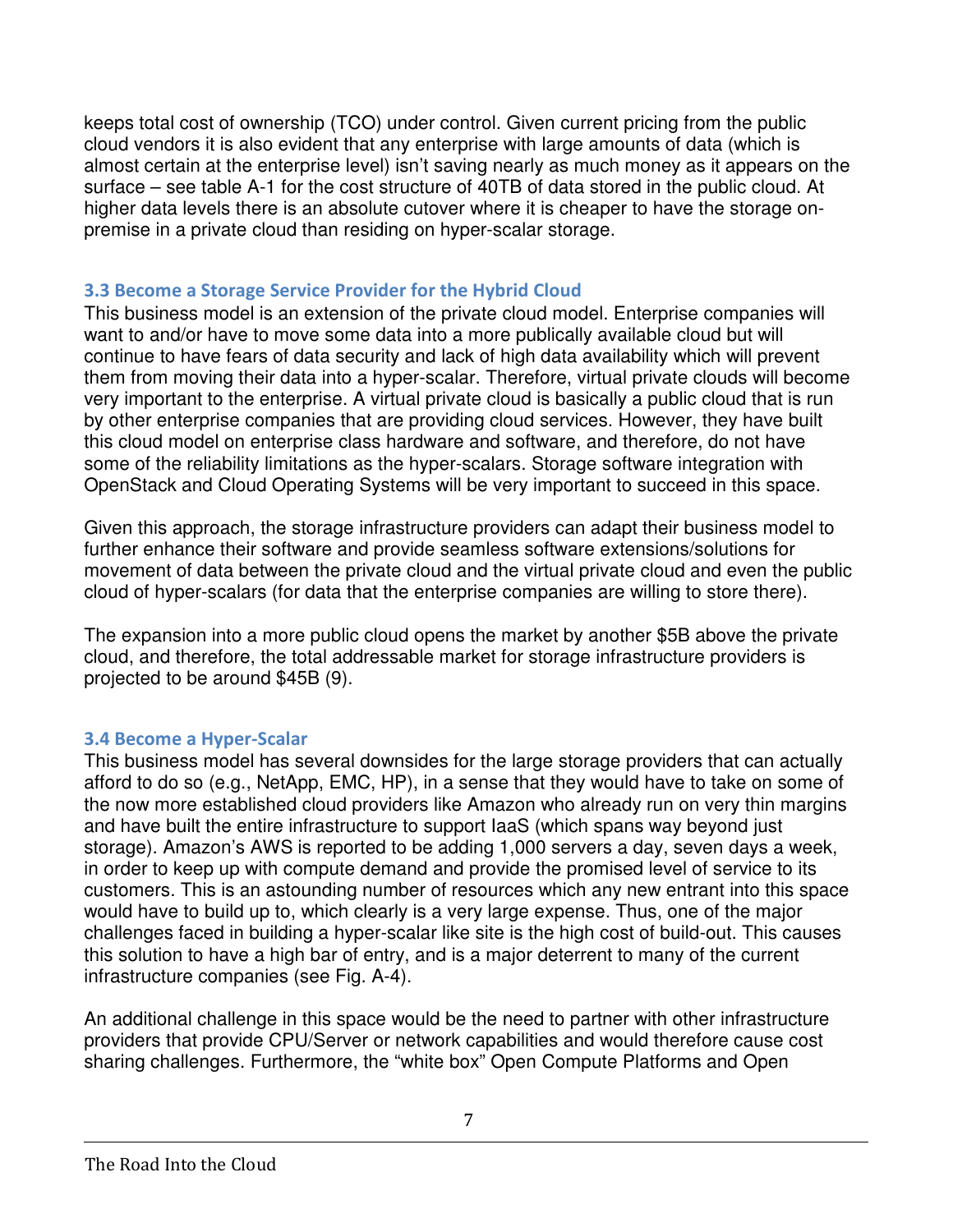Storage groups are deriving common off the shelf standards for adding infrastructure to the data centers. Thus, the margins on infra-structure hardware will be extremely low.

Based on these large hurdles it is not recommended that a storage infrastructure provider become a standard hyper-scalar unless that storage vendor has really deep pockets. However, there is a variant of this business model that can be more easily adopted. That model establishes a partnership with service providers such as Verizon, Comcast, etc. in the build-out of their own public cloud. In that sense they would become mini hyper-scalars with a very specific customer base, namely their existing customers. In this environment the storage infrastructure providers can sell their hardware and software (service providers are not inclined to gain expertise in an area that has nothing to do with their core business) which has been adapted to be cloud aware and also provide consulting services on the overall cloud solution based on their years of experience with data center build-outs. The business opportunity for the storage vendors in this space is incremental to that of the hybrid-cloud and would allow the company that partners first and partners well with service providers to grab a bigger share of the projected \$45B overall storage market.

### 4. Summary

For storage infrastructure companies to prevail in the coming decade it will be necessary for them to develop their data management solutions to be "cloud aware", operate with Cloud Operating Systems, account for multi-tenancy and implement cloud protocols such as the RESTful interface.

If storage infrastructure providers adopt a combination of the business models outlined in this paper, and thus, continue to add their value in delivery of data security and reliability, they will prevail in the private, hybrid and the service providers' public cloud infrastructure. The business models required to be adopted in order to serve the various market spaces/customer categories are listed in Fig. A-5.

Positioning in cloud environments will be achieved through strong partnerships in order to solve the customer's challenges in maintaining service level objectives (SLOs) that they are currently used to (99.999% uptime) and providing assurances on their data security concerns.

In order to maintain dominance in the storage space, the large incumbents (EMC, NetApp, HP, Hitachi) will have to look for companies on the rise in areas of high density storage HW solutions to SW startups that are adding unique value to the OpenStack platforms that are in development today. Acquisitions based on some of these startups should be closely considered by the storage infrastructure providers in order to enhance their storage SW with a more integrated and feature rich cloud experience. While smaller storage players will continue to occupy various niche markets we do not believe that they will be able to provide the storage reliability and data security that is required by the customers now and in the future.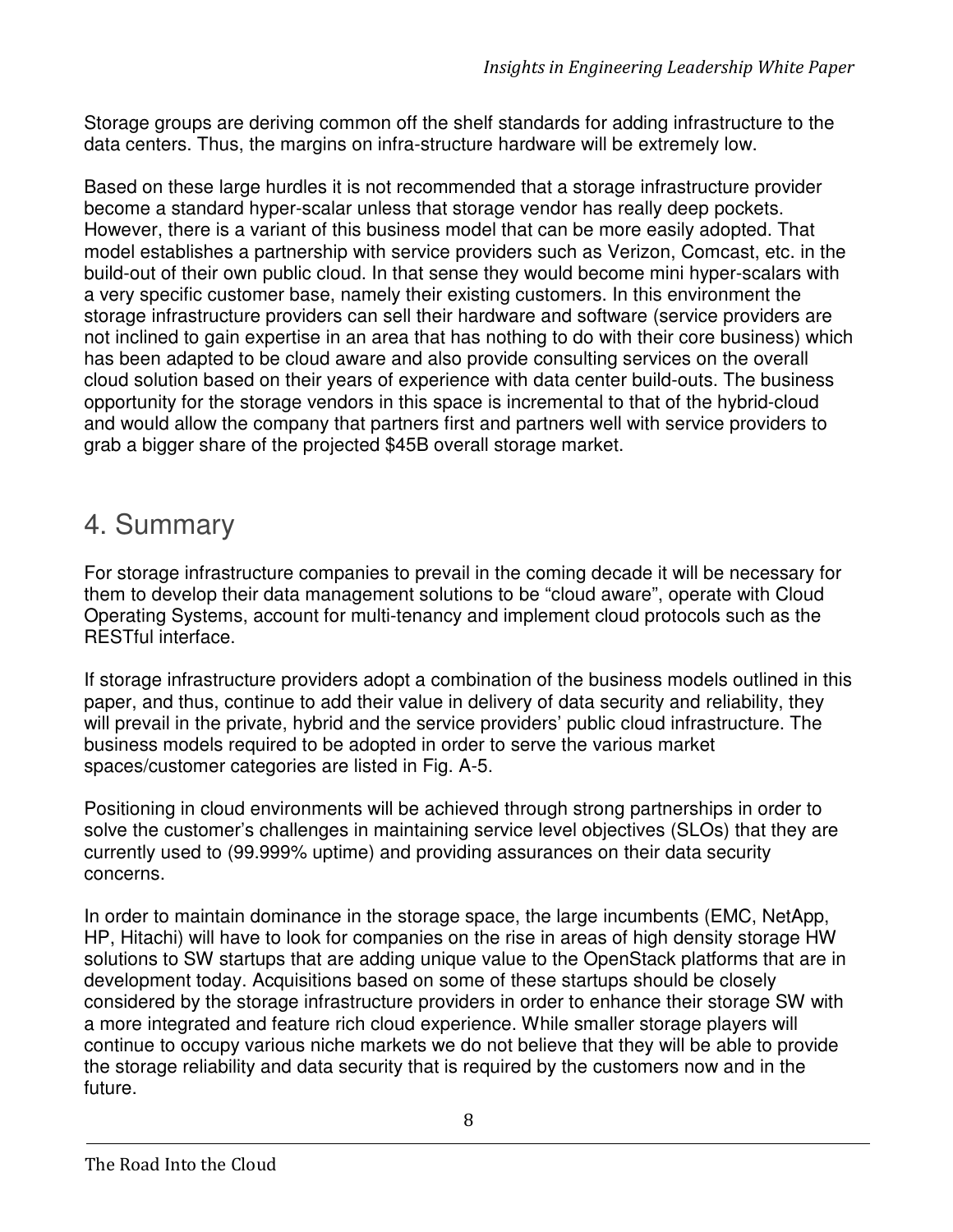In summary, the key success factors for making the technology and business model transition from storage vendor to storage cloud service provider are:

- 1. **Transition from hardware centric to software driven**. The key differentiators for delivering storage services are agility, efficiency, and cost. Storage hardware needs to be abstracted, pooled, managed and provisioned through automated software based policies for all types of applications. For many storage vendors, this represents new development models, processes, and skill sets to build software with a service delivery mind set
- . 2. **Have a hybrid cloud plan** that leverages the vendor's existing strong enterprise data center storage and data management footprint. The stickiness of data and the underlying data services and data protection technology, as well as compatibility with the install base are cornerstones to develop a successful bridge from on-premise to the cloud. Customers that have on-premise data centers or private clouds will want their public cloud design to be as similar as possible leveraging what they already use and trust. High availability/reliability and data security will remain a key driver for storage build-outs in the hybrid-cloud.
- 3. **Design for the cloud and new classes of applications.** Openness, extensibility, and scale are key design points. Have open APIs that are industry standard and provide support that bridges multiple storage vendors and storage types (block, file, and object). A flexible design for both scale up and scale out for web-scale applications will also be critical.
- 4. **Partnerships**. Storage vendors need to partner with other vendors, partners, systems integrators, service providers, hyper-scalars, and customers in order to be able to build out the private cloud, the virtual private cloud and the mini-hyper-scalar environments of service providers while providing feature rich cloud-aware storage software that easily and seamlessly allows the data to move between the various clouds.

The road into the cloud requires changes on the part of the storage infrastructure providers, especially on the software front, but it is a prosperous road ahead and has an expanding market space and great and strong revenue growth potential for the companies that adapt and start implementing a combination of the business models described in this paper.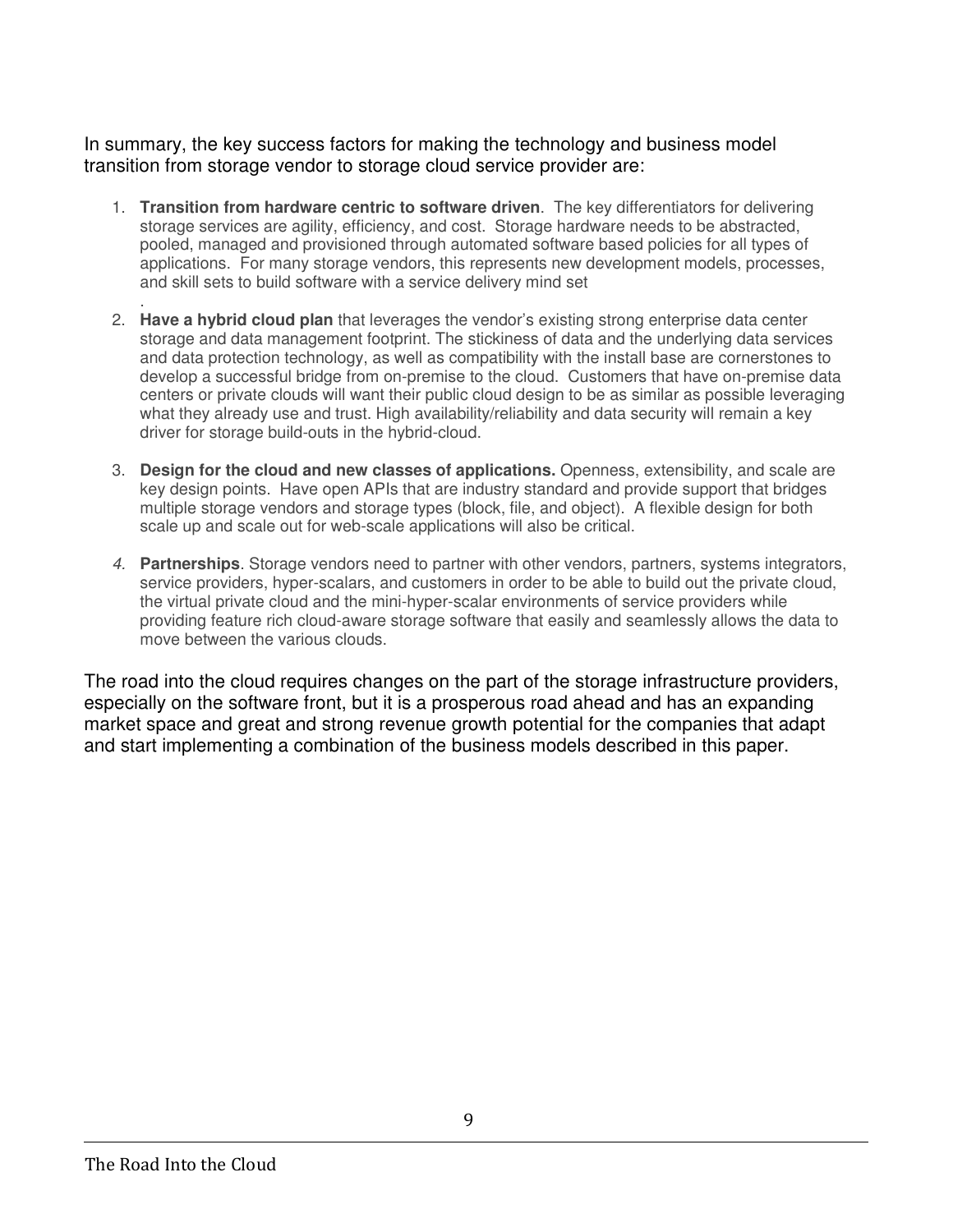## Appendix



Figure A-1: Example of customer landscape for infrastructure providers



Figure A-2: Infrastructure as a Service growth potential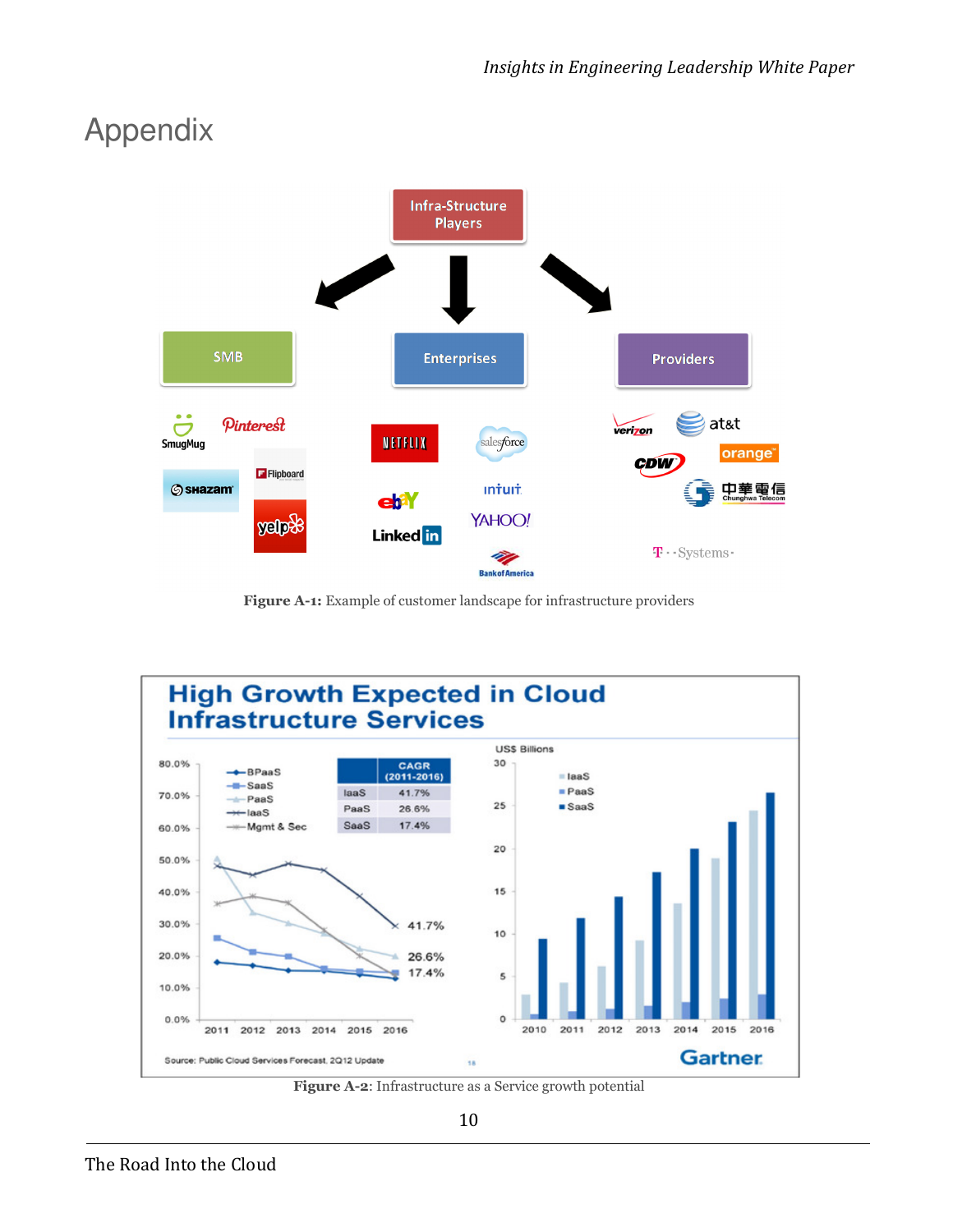

Figure A-3: Storage Market from 2001-2013 (Source: IDC Tracker, idctracker.com)



Figure A-4: Build cost of mega data centers (Hyper-Scalar like)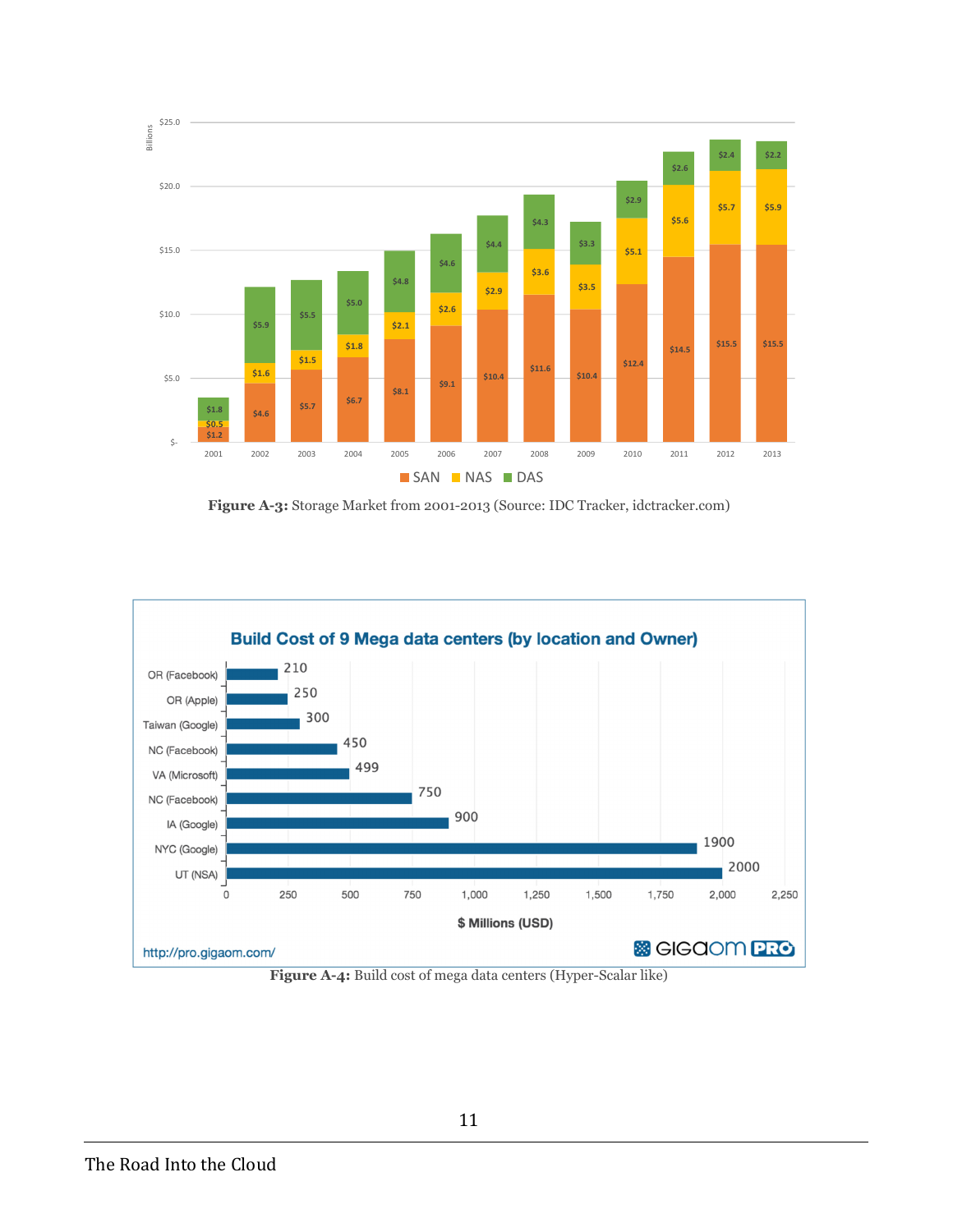





Figure A-6: Supply Chain Models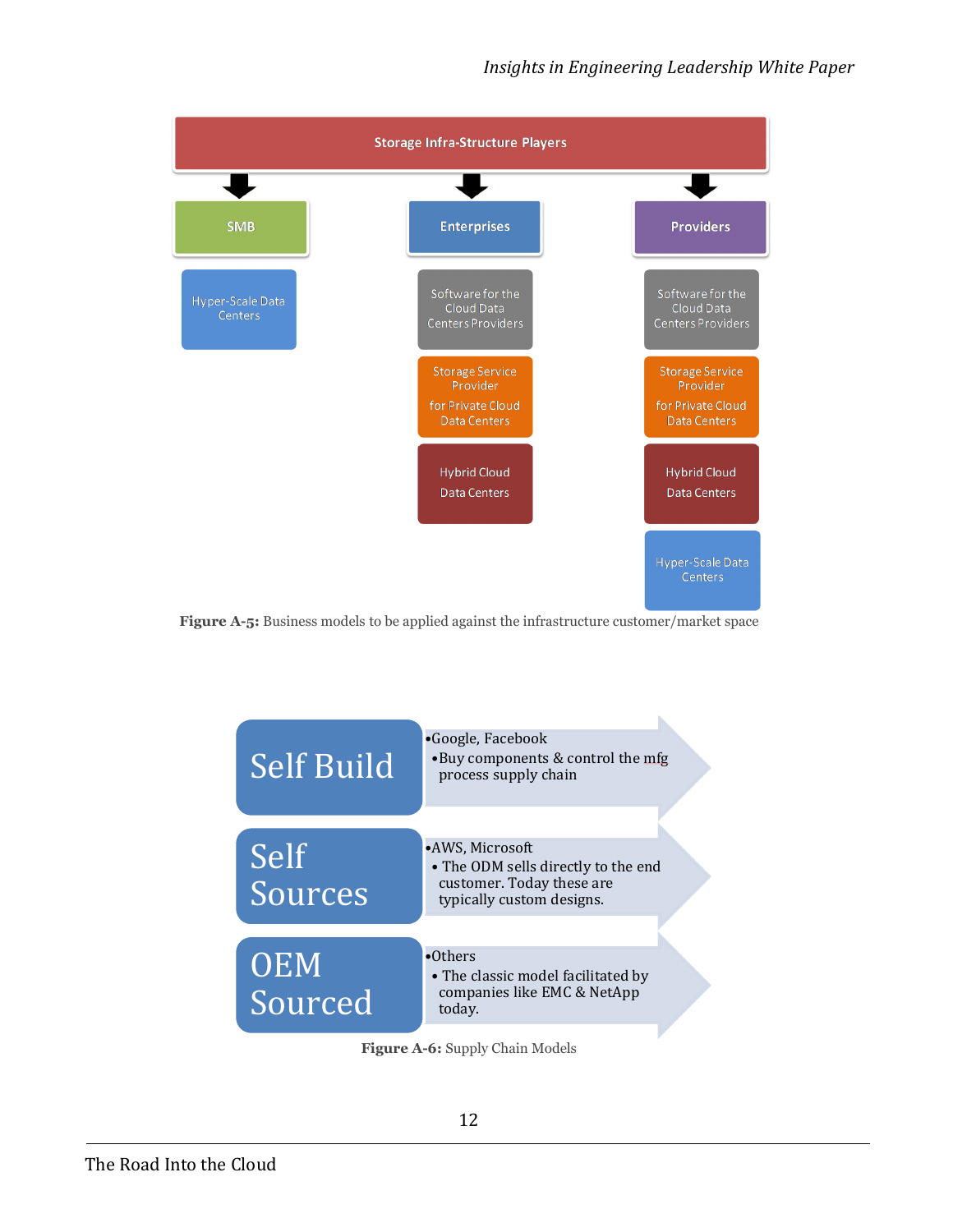| The Opportunity:<br>Become a SaaS<br>provider that caters to<br>private and public<br>clouds alike. Market<br>maturity of their<br>existing storage<br>software stack.<br><b>The Market:</b><br>High margins on SW<br>but much smaller<br>market than existing<br>$\sim$ \$21BSAN & NAS<br>market today | <b>The Opportunity:</b><br>Provide SW and HW for<br>datacenters that use a<br>private cloud model.<br>"Cloud-<br>aware/optimized"<br>software (e.g.<br><b>OpenStack integration)</b><br>is needed but can be<br>limited to solutions in a<br>known ecosystem of<br>current infrastructure<br>providers. HW remains<br>on the path it is today.<br><b>The Market:</b><br>Slightly reduced<br>portion of ~\$21B<br>market today (due to<br>SMB move to public<br>cloud) - projected<br>~\$40B market | <b>The Opportunity:</b><br>Provide SW and HW for<br>datacenters that<br>employ both a private<br>cloud and have some<br>data in the public<br>cloud. "Cloud-<br>aware/optimized"<br>software is needed.<br>HW essentially remains<br>on the path it is today.<br><b>The Market:</b><br>Slightly reduced<br>portion of ~\$21B<br>market today (due to<br>SMB move to public<br>cloud) - projected<br>~\$45B market | The Opportunity:<br>Storage providers<br>partner with other<br>infrastructure providers<br>to build out a public<br>cloud data center with<br>storage and software<br>that they produce. Sells<br>services like Hyper-<br>Scale Data center<br>providers today.<br>Another option is to<br>help Providers build out<br>their public cloud for<br>their unique customers.<br><b>The Market:</b><br>For 2017 projected to<br>be around a \$5B<br>market |
|---------------------------------------------------------------------------------------------------------------------------------------------------------------------------------------------------------------------------------------------------------------------------------------------------------|----------------------------------------------------------------------------------------------------------------------------------------------------------------------------------------------------------------------------------------------------------------------------------------------------------------------------------------------------------------------------------------------------------------------------------------------------------------------------------------------------|-------------------------------------------------------------------------------------------------------------------------------------------------------------------------------------------------------------------------------------------------------------------------------------------------------------------------------------------------------------------------------------------------------------------|-------------------------------------------------------------------------------------------------------------------------------------------------------------------------------------------------------------------------------------------------------------------------------------------------------------------------------------------------------------------------------------------------------------------------------------------------------|
| Revenue: \$                                                                                                                                                                                                                                                                                             | Revenue: \$\$\$                                                                                                                                                                                                                                                                                                                                                                                                                                                                                    | Revenue: \$\$\$                                                                                                                                                                                                                                                                                                                                                                                                   | Revenue: \$\$                                                                                                                                                                                                                                                                                                                                                                                                                                         |
| Software for the Cloud<br>Data Centers Providers                                                                                                                                                                                                                                                        | <b>Storage Service</b><br>Provider<br>for Private Cloud Data<br>Centers                                                                                                                                                                                                                                                                                                                                                                                                                            | <b>Hybrid Cloud</b><br><b>Data Centers</b>                                                                                                                                                                                                                                                                                                                                                                        | <b>Hyper-Scale Data</b><br>Centers                                                                                                                                                                                                                                                                                                                                                                                                                    |

Figure A-7: Possible business models for storage infrastructure providers

#### Table A-1: Cost to store and retrieve 40TB of data from public cloud vendors

|                                                                                                                                                                                        | <b>Monthly Backup Cost</b> |             |            | Cost per 40TB dataset restore |            |            |  |  |
|----------------------------------------------------------------------------------------------------------------------------------------------------------------------------------------|----------------------------|-------------|------------|-------------------------------|------------|------------|--|--|
|                                                                                                                                                                                        | <b>AWS (1)</b>             | Azure $(2)$ | Google (3) | AWS (1)                       | Azure (2)  | Google (3) |  |  |
| Storage at Rest                                                                                                                                                                        | \$3,302.00                 | \$2,340.00  | \$2,845.70 | N/A                           | N/A        | N/A        |  |  |
| Transfer bandwidth                                                                                                                                                                     | \$0.00                     | \$0.00      | \$0.00     | \$3,900.10                    | \$3,900.00 | \$3,510.09 |  |  |
| Protocol                                                                                                                                                                               | \$2.00                     | \$0.01      | \$0.40     | \$24.14                       | \$0.01     | \$20.00    |  |  |
| <b>Total Monthly Storage Cost</b>                                                                                                                                                      | \$3,304.00                 | \$2,340.01  | \$2,845.74 | \$3,924.24                    | \$3,900.01 | \$3,530.09 |  |  |
| 40TB dataset with 3.3% change delta.<br>Read workload 40% 4KB GETs (for metadata) and 60% 1MB GETs (for data).<br>Write workload of 100% 1MB PUTs.<br>Pricing effective as of 03/13/14 |                            |             |            |                               |            |            |  |  |
| Sources:                                                                                                                                                                               |                            |             |            |                               |            |            |  |  |
| 1 - http://aws.amazon.com/s3/pricing/<br>http://www.windowsazure.com/en-us/pricing/details/storage/pricing-changes/<br>$2 -$<br>3 - https://developers.google.com/storage/pricing      |                            |             |            |                               |            |            |  |  |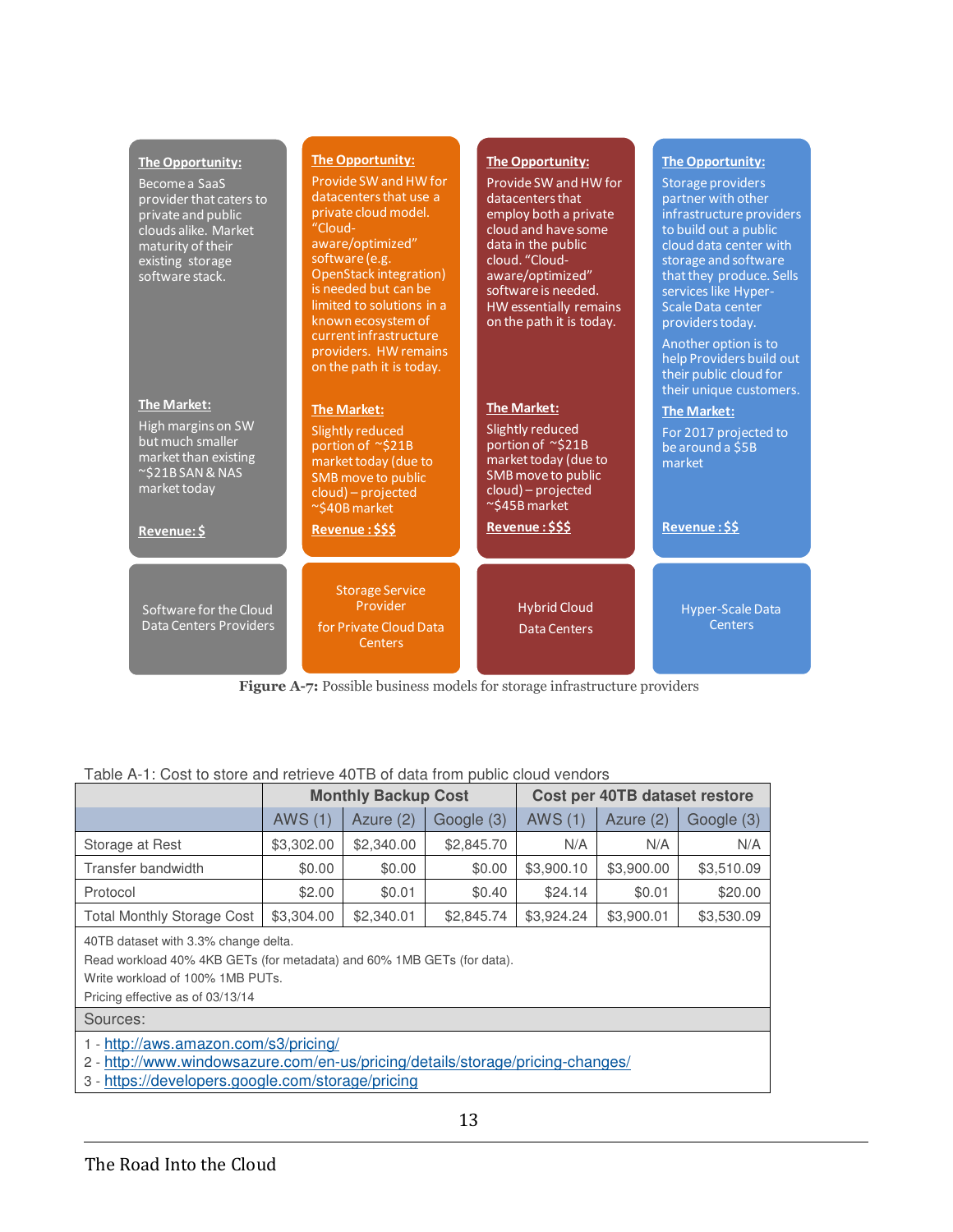### Bibliography

1. Amazon. AWS Case Study: Yelp. Amazon. [Online] http://aws.amazon.com/solutions/casestudies/yelp/.

2. Amrita Cloud Security Alliance Conference. [Online]

https://cloudsecurityalliance.org/media/news/csa-startup-pitchfest-at-secureit.

3. Amazon. AWS Case Study: Netflix. Amazon. [Online] http://aws.amazon.com/solutions/casestudies/netflix/.

4. Cockroft, Adrian. Adrian Cockroft AWS Architect. [Online]

http://www.slideshare.net/adrianco.

5. Armbrust, Michael, Armando Fox, Rean Griffith, Anthony D. Joseph, Randy Katz, Andy Konwinski, Gunho Lee, David A. Patterson, Ariel Rabkin, Ion Stoica, Matei Zaharia. UC

Berkeley Above the Clouds Report. [Online] http://radlab.cs.berkeley.edu/publication/285. 6. T-Systems. T-Systems. [Online] http://www.t-systems.com/.

7. Lawrence, Andy and Ascierto, Rhonda. The datacenter of the future, Part1: innovation accelerates. 451 Research. [Online] March 14, 2014. [Cited: March 14, 2014.] https://451research.com/report-short?entityId=80473.

8. MSV, Janakiram. A checklist for stacking up IaaS providers. Gigaom Research. San Francisco : Giga Omni Media, 2014.

9. Kidd, Jay. Chief Technology Officer. Sunnyvale, April 1, 2014.